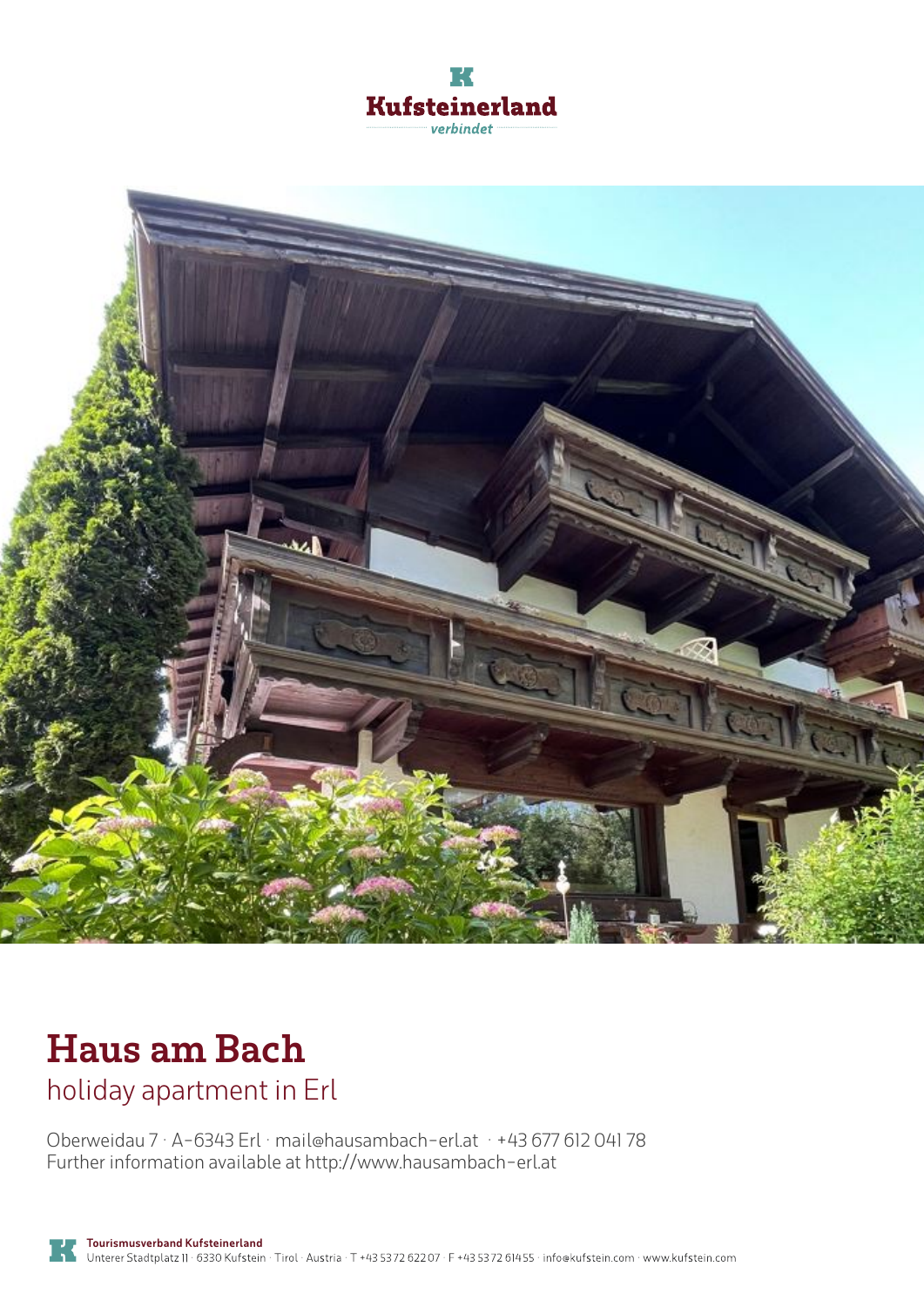

## **Haus am Bach** holiday apartment in Erl

Our beautiful house is quiet and idyllic on the outskirts of the village of Erl, just a few minutes from the center and nature. The Festspielhaus just around the corner is always worth a visit.

We design a holiday apartment and several rooms with great attention to detail, a wealth of ideas and motivation.

We have already spent many happy hours in our fairytale garden to watch the birds and squirrels or simply to unwind - a place of strength in front of the front door.

The little river tha...



#### Facilities

right at the ski-bus/ hiking-bus/ bus stop · outskirts of town · right on the river · romantic surroundings · near the forest · quiet location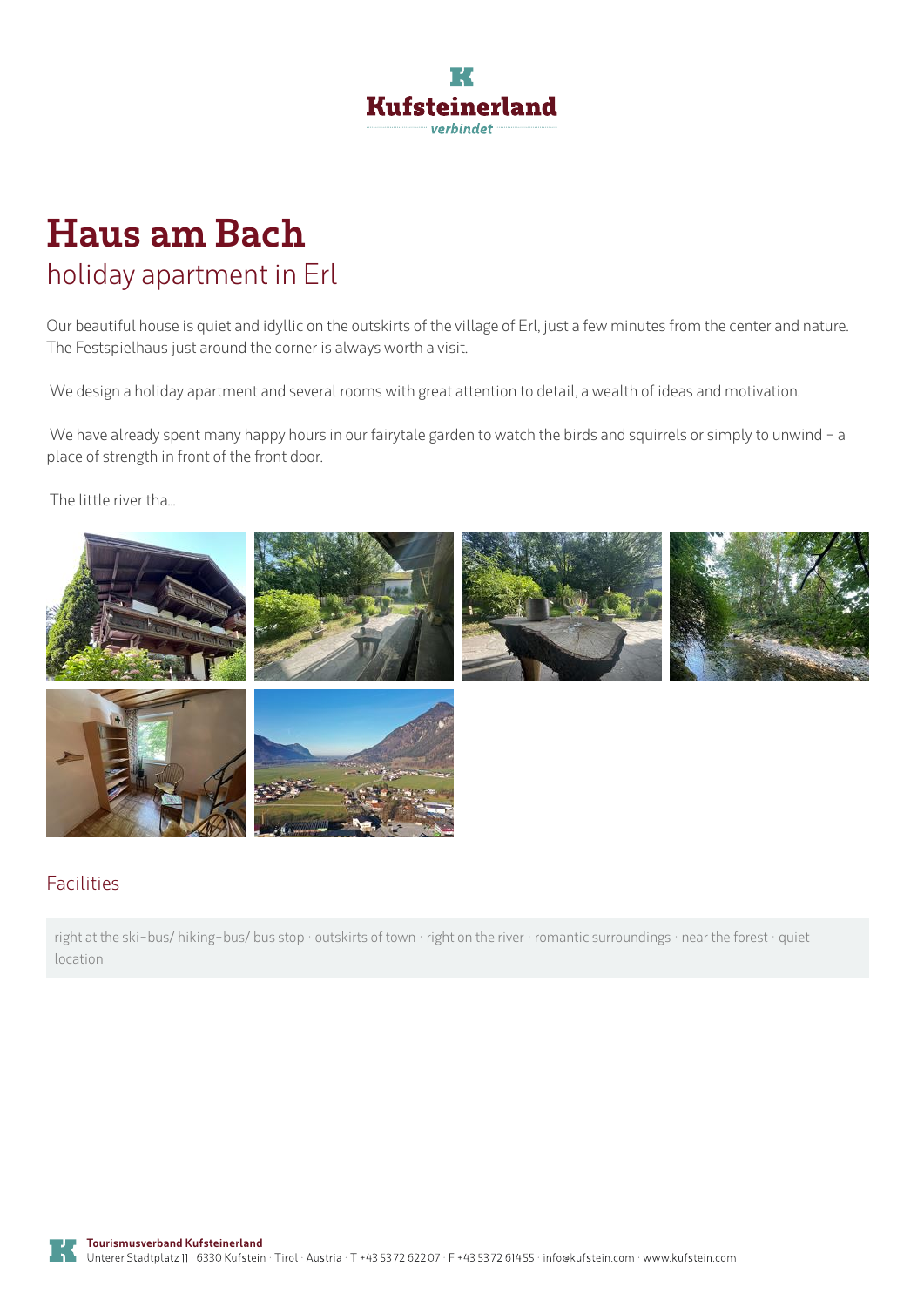

### **Rooms and apartments**

Current offers



#### **Double room, shower, toilet, facing the mountains**

Our cozy double rooms offer <sup>a</sup> living space of approx. 20m². The room is equipped with <sup>a</sup> large double bed, <sup>a</sup> sitting area, <sup>a</sup> small kitchenette and <sup>a</sup> modern bathroom (shower and toilet). Each double roo...

1-2 Personen · 1 Bedrooms · 20 <sup>m</sup><sup>²</sup>

**€ [55,00](https://www.kufstein.com/en/book/erl/holiday-apartment/haus-am-bach.html?utm_medium=PDF&utm_campaign=Vermieter-Prospekt&utm_source=Haus+am+Bach)** per person on 06.07.2022

ab

**To the offer**



#### **Double room, shower, toilet, facing the garden**

Our cozy double rooms offer <sup>a</sup> living space of approx. 20m². The room is equipped with <sup>a</sup> large double bed, <sup>a</sup> sitting area, <sup>a</sup> small kitchenette and a modern bathroom (shower and toilet). Each double roo...

1-2 Personen · 1 Bedrooms · 20 <sup>m</sup><sup>²</sup>



**To the offer**



#### **Apartment, separate toilet and [shower/bathtub,](https://www.kufstein.com/en/book/erl/holiday-apartment/haus-am-bach.html?utm_medium=PDF&utm_campaign=Vermieter-Prospekt&utm_source=Haus+am+Bach) 1 bed room**

Our holiday flat offers you enough space, whether you are travelling as <sup>a</sup> couple or with the whole family! The bedroom is equipped with <sup>a</sup> high-quality double bed and a bunk bed. If you are travelling...

2-6 Personen · 1 Bedrooms · 85 <sup>m</sup><sup>²</sup>



**To the offer**